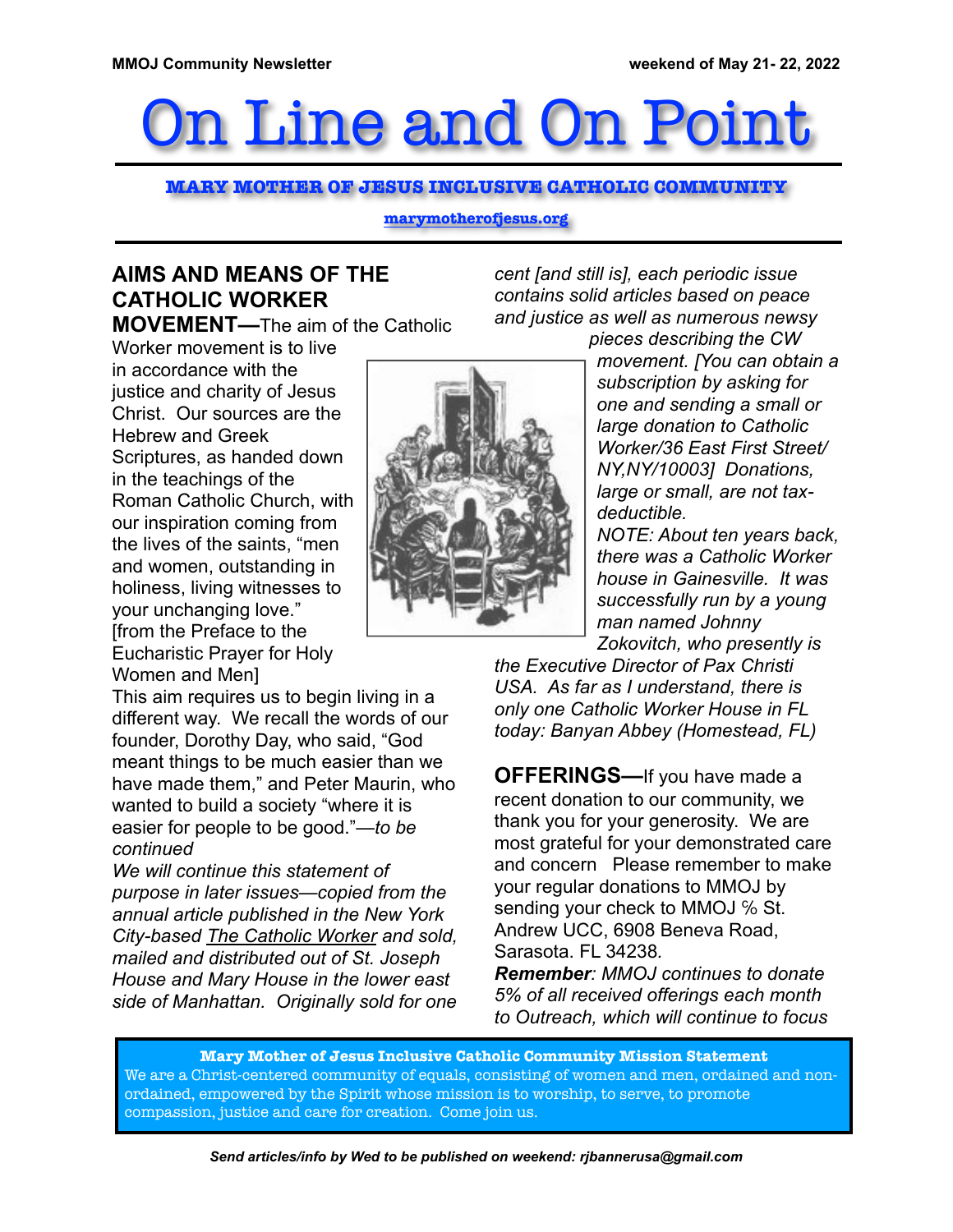*on real issues of food and hunger in our surrounding communities*.

**OUTREACH—**The current recipient of our offered financial support is All Faiths Food Bank of Sarasota [AFFB] in its task of providing food for hungry and needy families and children.

From AFFB:As the cost of living surges in the face of growing inflation, local children are even more at risk of hunger during the summer.You can help us keep them full until fall.

#### **REFLECTION ON HYBRID WORSHIP—**

MMOJ Board members agreed this past Monday it was a sound move to "hybrid" our weekly Liturgy via ZOOM and in place at St. Andrew UCC. The problem continues to be audio. The visual aspect of continuity with Zoom community can be solved through the principle of eye-toeye contact—a responsibility of each presenter/reader.

The audio problem involves positioning of microphones, an ongoing challenge for future gatherings. Rick was tremendously helpful, effective and everpresent to help make things move along smoothly. Everyone was grateful for his help and that of our IT personnel: Peg and Cheryl. Next date: June 25.

### **MOVIE CORNER**

Here's a movie Dotty and Joan found riveting and relevant to issues of our time. **Anatomy of a Scandal** is Netflix's adaptation of Sarah Vaughan's bestselling novel into a series starring Sienna Miller. The makers of Big Little Lies bring this psychological thriller about sexual consent to life on the small screen, boasting an all-star cast including Michelle Dockery and Rupert Friend.

Described by Netflix as an "insightful and suspenseful series", it focuses on a sexual consent scandal among the British privileged elite, and the women caught up in its wake.

Anatomy of a Scandal is the story of political high-flyer James, who is accused of a terrible crime, and his wife Sophie, who is utterly convinced that he is innocent. But when the case goes to court, barrister Kate, who is prosecuting, has her own reasons for believing that James is definitely guilty – and she's determined to prove it. Send your comments, criticisms, suggestions, to ponce.beth@gmail.com

## **RESURRECTION TEACHING—**

*Theologian and Episcopal priest Kelly Brown Douglas compared the Risen Jesus' instruction to his disciples to meet him in Galilee (Mark 16:6–8) and our own encounter with the risen Christ when we stand against injustice.* 

In asking his disciples to meet him in Galilee, Jesus was indeed calling them to imagine something different for the world. Jesus was asking them to imagine a world where life, not death, is centered. . .

. The Resurrected Jesus resurrected his disciples by inviting them away from the despair of death that was the cross into the hope of new life that was the resurrection. A community that had given up on the possibilities for life, that had lost faith in the gospel that Jesus preached, was called back into life-giving ministry. This is what the invitation to Galilee was all about. When I remembered this Galilean

invitation, as I stood in my own existential despair of crucifying Black deaths, it was

*STAFF—Russ Banner, editor; Joan Pesce, Lee Breyer, Anna Davis, text review; Beth Ponce and Dotty Shugrue, features*